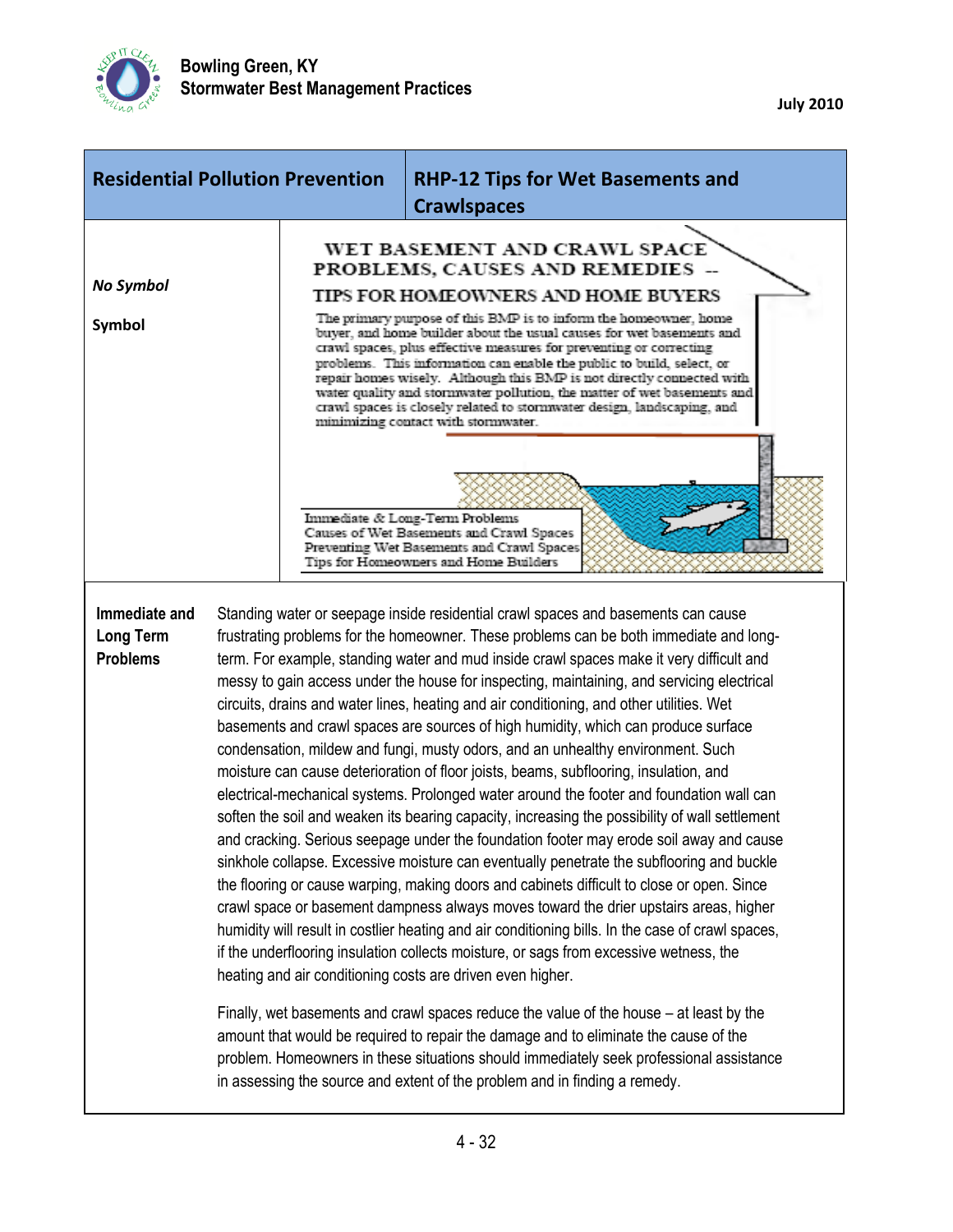

| <b>Cause of Wet</b><br><b>Basements</b><br>and Crawl<br><b>Spaces</b> | Most wet basements or crawl spaces are caused by surface water that is not adequately<br>drained away from the foundation wall. Sources of this water may include the following:                                                                                                                                                                                                                                                                                                                                                                                                                                                          |  |  |  |  |
|-----------------------------------------------------------------------|-------------------------------------------------------------------------------------------------------------------------------------------------------------------------------------------------------------------------------------------------------------------------------------------------------------------------------------------------------------------------------------------------------------------------------------------------------------------------------------------------------------------------------------------------------------------------------------------------------------------------------------------|--|--|--|--|
|                                                                       | Roof water, if no guttering is present or if the guttering leaks and overflows due to<br>➤<br>leaves and obstructions. Concentrated roof water, when falling from a height of one or<br>two stories, can cause erosion along the foundation wall and exacerbate the problem<br>of stormwater infiltration.                                                                                                                                                                                                                                                                                                                                |  |  |  |  |
|                                                                       | Roof water, if the downspouts are clogged or do not have sufficient means to drain<br>$\blacktriangleright$<br>water away from the foundation wall. Frequently, a downspout ends at the corner of<br>the house without a splash pad (splash block) or shoe (sometimes called an elbow),<br>leaving roof water to concentrate at that point and seep into the soil next to the<br>foundation wall. A typical 2000 square foot roof can produce almost 1250 gallons of<br>water during just 1 inch of rainfall. If rainfall is steady and prolonged, roof water is<br>even more likely to soak into the ground next to the foundation wall. |  |  |  |  |
|                                                                       | Excessive watering of flower beds and shrubbery around the foundation wall. Once<br>➤<br>the upper soil layer or mulch bed is filled with water, the excess water either runs off<br>or seeps into the ground next to the wall. Prolonged watering can contribute large<br>amounts of water to crawl spaces or basements.                                                                                                                                                                                                                                                                                                                 |  |  |  |  |
|                                                                       | $\blacktriangleright$<br>Rainwater runoff from the adjacent lawn, walks, or driveway areas if the landscaping<br>slopes water to drain toward the house instead of away. If surface runoff is directed<br>toward foundation wall, water will pond and then soak into the soil, thus becoming a<br>potential source of basement or crawl space water. Downspout splash pads are not<br>very effective if the lawn drains back to the foundation wall.                                                                                                                                                                                      |  |  |  |  |
|                                                                       | Water or dampness problems in basements or crawl spaces are sometimes caused by other<br>factors:                                                                                                                                                                                                                                                                                                                                                                                                                                                                                                                                         |  |  |  |  |
|                                                                       | $\blacktriangleright$<br>Subsurface or groundwater may be intercepted or dammed up by a basement or<br>foundation wall. Houses which are built on a hillside are particularly vulnerable.<br>Foundation walls act like dams to intercept and trap this subsurface water, causing<br>pressure to build up on the outside of the wall, which forces water through joints and<br>cracks in basement walls or as seepage under the footer.                                                                                                                                                                                                    |  |  |  |  |
|                                                                       | Nearby springs may have been filled in or covered up by others. Unless the springs<br>➤<br>were properly drained away from the lot or subdivision, such water will eventually<br>seep into the surrounding fill, become a pool of groundwater, and eventually force<br>itself laterally and upwardly into basements and crawl spaces.                                                                                                                                                                                                                                                                                                     |  |  |  |  |
|                                                                       | Nearby creeks may overflow during storm runoff and either directly flood basement or<br>$\blacktriangleright$<br>crawl space areas, or contribute to the groundwater, which may become sufficiently<br>high to cause seepage into the basement or crawl space area. Homeowners may not<br>experience the effects of groundwater seepage or overflowing creeks for months or<br>years after purchasing a house because of drought or infrequent out-of-bank flooding.<br>However, when such conditions do occur, they may come suddenly without warning<br>and cause serious problems after the warranty period has expired.               |  |  |  |  |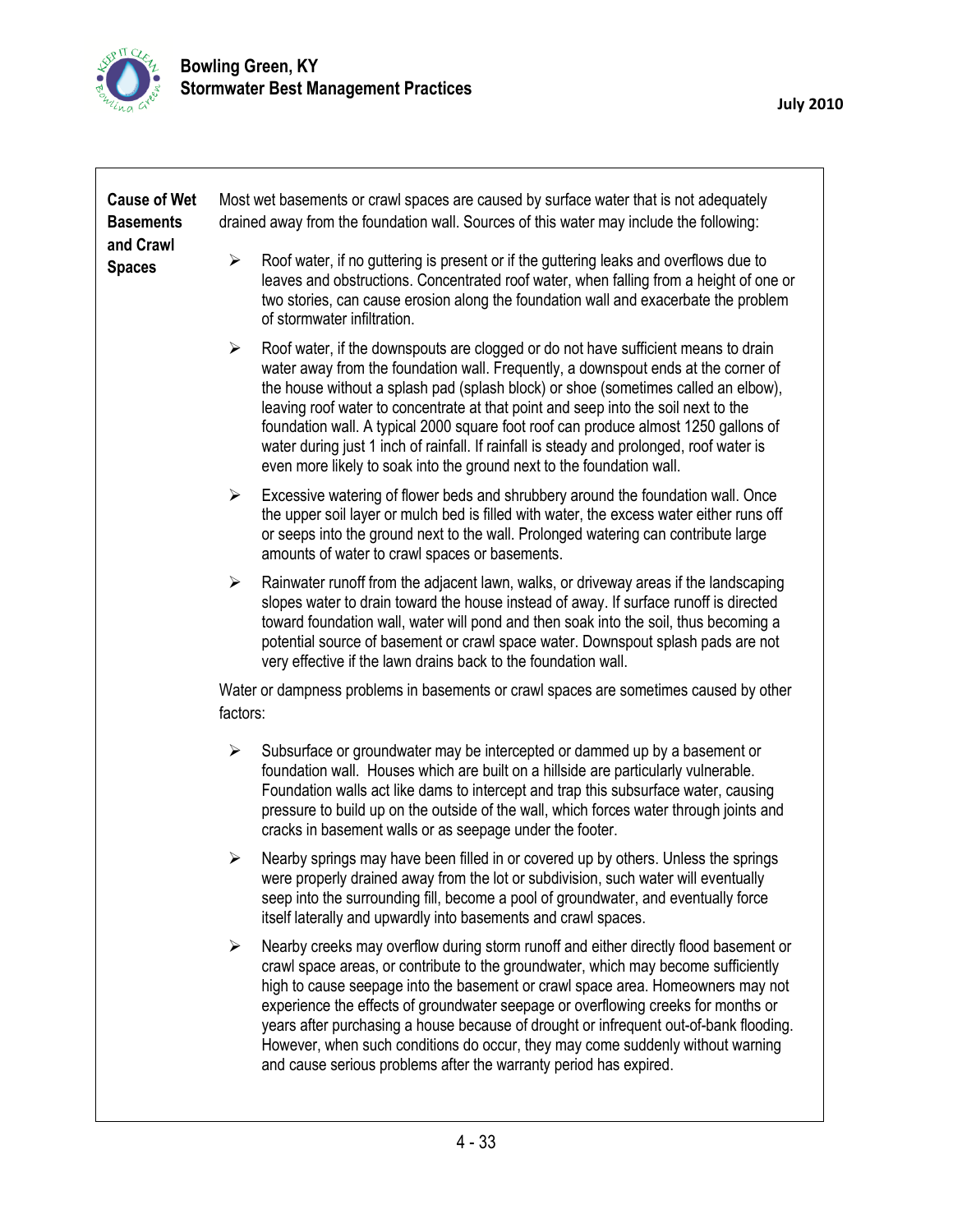

| <b>Cause of Wet</b><br><b>Basements</b><br>and Crawl<br><b>Spaces</b><br>(cont'd) | ➤                                                                      | Improperly installed, clogged, collapsed, or leaky drains may not allow water<br>to escape. Perimeter, footer, or foundation drains are installed around the<br>exterior of a house below basement floor level to intercept groundwater build-<br>up and seepage under the house. If drains are improperly installed or become<br>clogged with silt or roots, they will not operate as intended. Sometimes an<br>otherwise good perimeter drain gets covered up or crushed during the final<br>backfilling or landscaping stages of construction, and the intercepted water<br>will backup into a foundation wall and eventually to seep into the basement or<br>crawl space.                                                                                                                                                                                  |
|-----------------------------------------------------------------------------------|------------------------------------------------------------------------|----------------------------------------------------------------------------------------------------------------------------------------------------------------------------------------------------------------------------------------------------------------------------------------------------------------------------------------------------------------------------------------------------------------------------------------------------------------------------------------------------------------------------------------------------------------------------------------------------------------------------------------------------------------------------------------------------------------------------------------------------------------------------------------------------------------------------------------------------------------|
|                                                                                   | Water vapor<br>(high humidity)<br>Evaporation<br><b>Capillary flow</b> | Surface water<br>Foundation wall<br>Infiltration<br>Seepage<br>Standing<br>water<br>Footer<br>Figure 1. Typical paths of water and moisture entering into a crawl space area.                                                                                                                                                                                                                                                                                                                                                                                                                                                                                                                                                                                                                                                                                  |
|                                                                                   | ➤                                                                      | Soil continuously draws water up from subsurface groundwater sources in a<br>crawl space by capillary attraction. The finer the soil (e.g. clays), the more<br>aggressive the capillary pumping action. As the water rises to the surface, it<br>evaporates into the crawl space. This ground moisture is a significant source of<br>dampness and humidity under a house, even without standing water. The<br>presence of capillary water is often indicated by a whitish residue, left on the<br>ground surface of the crawl spaces, resulting from evaporation of water<br>containing minerals and salts. Lack of a moisture barrier, such as a plastic<br>sheet, will allow capillary action and evaporation to contribute unlimited moisture<br>to crawl space areas. Figure 1 illustrates how surface water and moisture can<br>enter a crawl space area. |

 $\triangleright$  Closed, inadequate, ineffective, or no crawl space venting around foundation walls will force the buildup of humidity in the space beneath a house. Given the combination of high humidity and low temperature, condensation can form on heating/AC ducts, joists, underflooring, and insulation. This environment, together with likely darkness, encourages mildew and other fungi to form.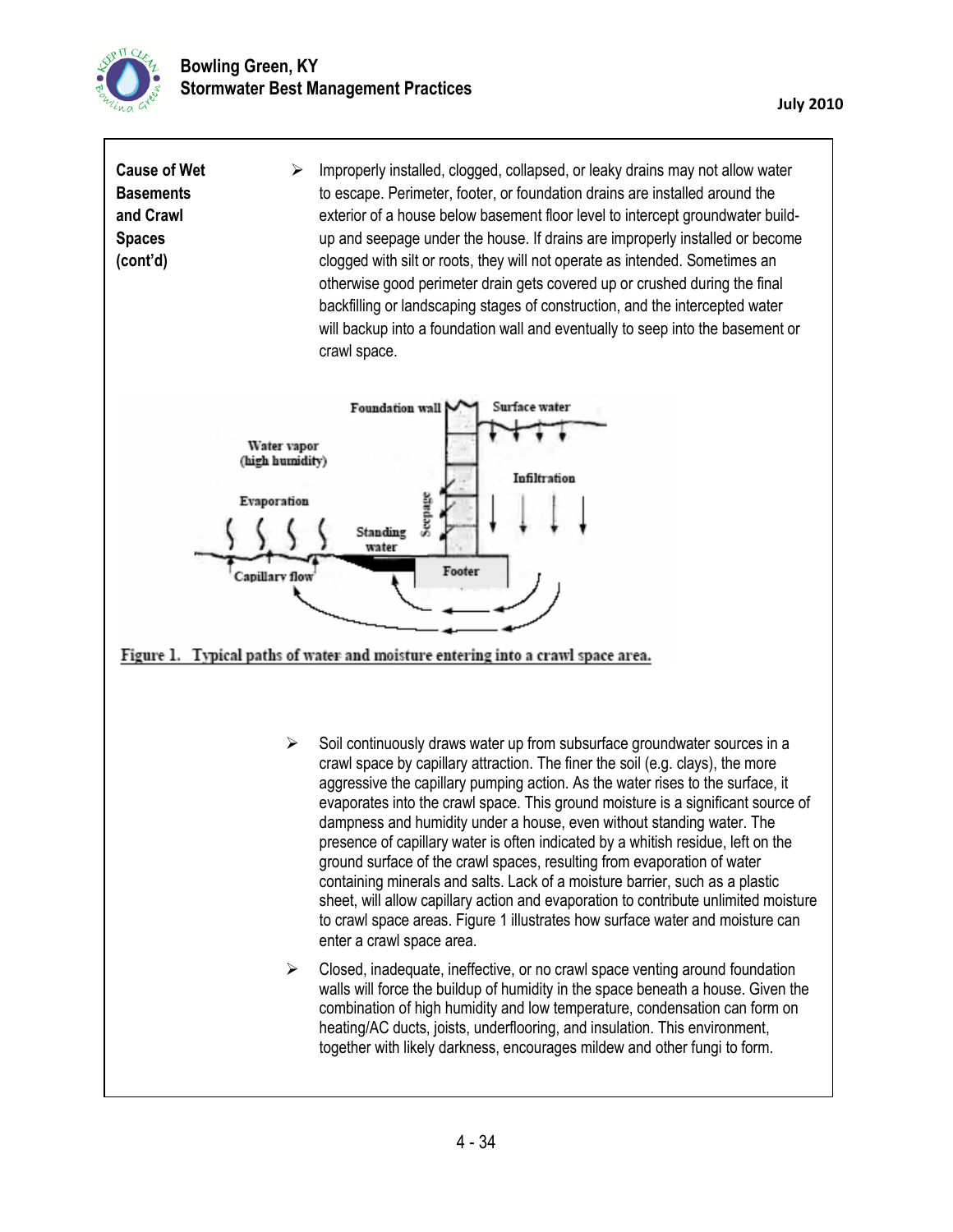

| <b>Cause of Wet</b><br><b>Basements and</b><br><b>Crawl Spaces</b><br>(cont'd) | Damp or wet basements and crawl spaces may be caused by ruptured water or<br>⋗<br>sanitary lines either just outside the wall or under the house. If a crawl space is<br>unusually wet and muddy, inside leaks may be difficult to find and repair. Outside<br>pipe leaks may be even more difficult to find, since water may appear several<br>feet away from the actual leak. Old field drains under a house may also be a<br>source of unwanted water.                                                                                                                                                                                                                                                                                          |  |  |  |
|--------------------------------------------------------------------------------|----------------------------------------------------------------------------------------------------------------------------------------------------------------------------------------------------------------------------------------------------------------------------------------------------------------------------------------------------------------------------------------------------------------------------------------------------------------------------------------------------------------------------------------------------------------------------------------------------------------------------------------------------------------------------------------------------------------------------------------------------|--|--|--|
| <b>Preventing Wet</b><br><b>Basements and</b><br><b>Crawl Spaces</b>           | Many construction complaints about new homes arise from inadequate site drainage<br>and water problems. Proper drainage of surface water is a primary element in<br>preventing wet basements, damp crawl spaces, eroded banks, muddy yards, and<br>possible failure of a foundation system. The City of Bowling Green requires that new<br>construction or alteration of houses must conform to the requirements of the Southern<br>Building Code Congress International, Inc. (SBCCI). Generally, surface water<br>drainage should be directed from all sides of the house and off the lot in a manner<br>that will:                                                                                                                              |  |  |  |
|                                                                                | Minimize possibility of dampness in basements and crawl spaces.<br>➤                                                                                                                                                                                                                                                                                                                                                                                                                                                                                                                                                                                                                                                                               |  |  |  |
|                                                                                | $\blacktriangleright$<br>Prevent standing or ponding water on the site.                                                                                                                                                                                                                                                                                                                                                                                                                                                                                                                                                                                                                                                                            |  |  |  |
|                                                                                | Prevent soil erosion.<br>$\blacktriangleright$                                                                                                                                                                                                                                                                                                                                                                                                                                                                                                                                                                                                                                                                                                     |  |  |  |
|                                                                                | Not adversely affect the supporting foundation soil behavior.<br>$\blacktriangleright$                                                                                                                                                                                                                                                                                                                                                                                                                                                                                                                                                                                                                                                             |  |  |  |
|                                                                                | Walks, driveways, retaining walls and other landscape improvements should be<br>constructed so as not to interfere with drainage. Walks should not be used as<br>drainage channels. Site grading plans should specify minimum slopes from the house<br>(usually 2 to 5%), depending on location, type of soils, frost depth, and soil moisture,<br>to ensure water drainage for some specified distance (usually 6 to 25 feet) away from<br>supporting foundations. In cases where minimum slopes or distances cannot be<br>attained, paved gutters or other drainage structures acceptable to the Building<br>Inspector may need to be installed. Maximum slopes are specified to prevent erosion<br>or unstable banks around the house and yard. |  |  |  |
|                                                                                | Roof water should be directed to a downspout and away from the foundation wall<br>toward a suitable ditch, swale, or drainage pipe to prevent ponding or backflow as<br>shown in Figure 2. All drainage structures should be properly connected to adequate<br>outlets that are protected, where necessary, by recorded permanent easement.<br>House plans and landscaping should be developed to prevent "dead" drainage areas<br>around the foundation wall -- areas where rainfall has no place to flow away except by<br>ponding and soaking into the soil near the foundation wall. Areas bounded by the<br>front entrance / sidewalk/garage / driveway are especially vulnerable to trapped<br>pockets of surface water.                     |  |  |  |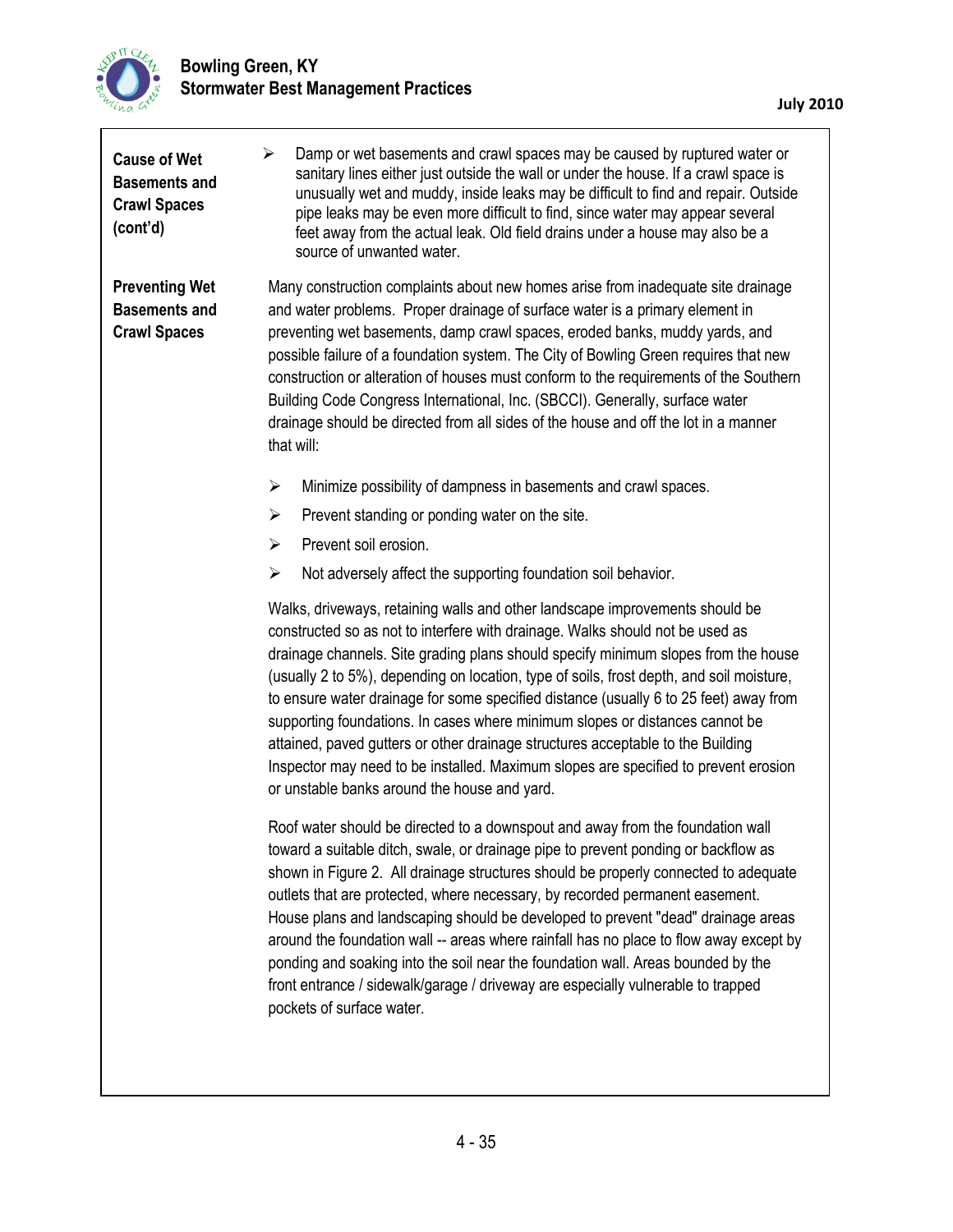

## **Bowling Green, KY Stormwater Best Management Practices**



subsurface or groundwater with a perimeter drain at the footer base level around all sides of the house where the exterior ground surface is higher than the inside floor or crawl space level. While foundation drains are clearly necessary for houses with basements or potentially habitable living space below exterior ground surface, they may also be used in crawl spaces where water, soil, and/or earth floor elevation conditions warrant. The drains should discharge by gravity to a positive outfall such as an approved drainage ditch, swale or storm system. In some cases, sump pits and pumping with automatic float actuation may be required.

Specifications for waterproofing and damp-proofing foundation walls are found in SBCCI. Building codes specify the materials, maximum vapor transmission rate, venting, etc., appropriate for construction. Excessive moisture vapor can be prevented from entering a crawl space area with the use of an effective and correctly installed vapor barrier (typically polyethylene sheeting) over the ground surface. Torn pieces, poor or non-overlapping joints, missing sections, or improperly sealed corners and edges at the walls, fireplaces, and interior piers must be avoided to produce an effective vapor barrier.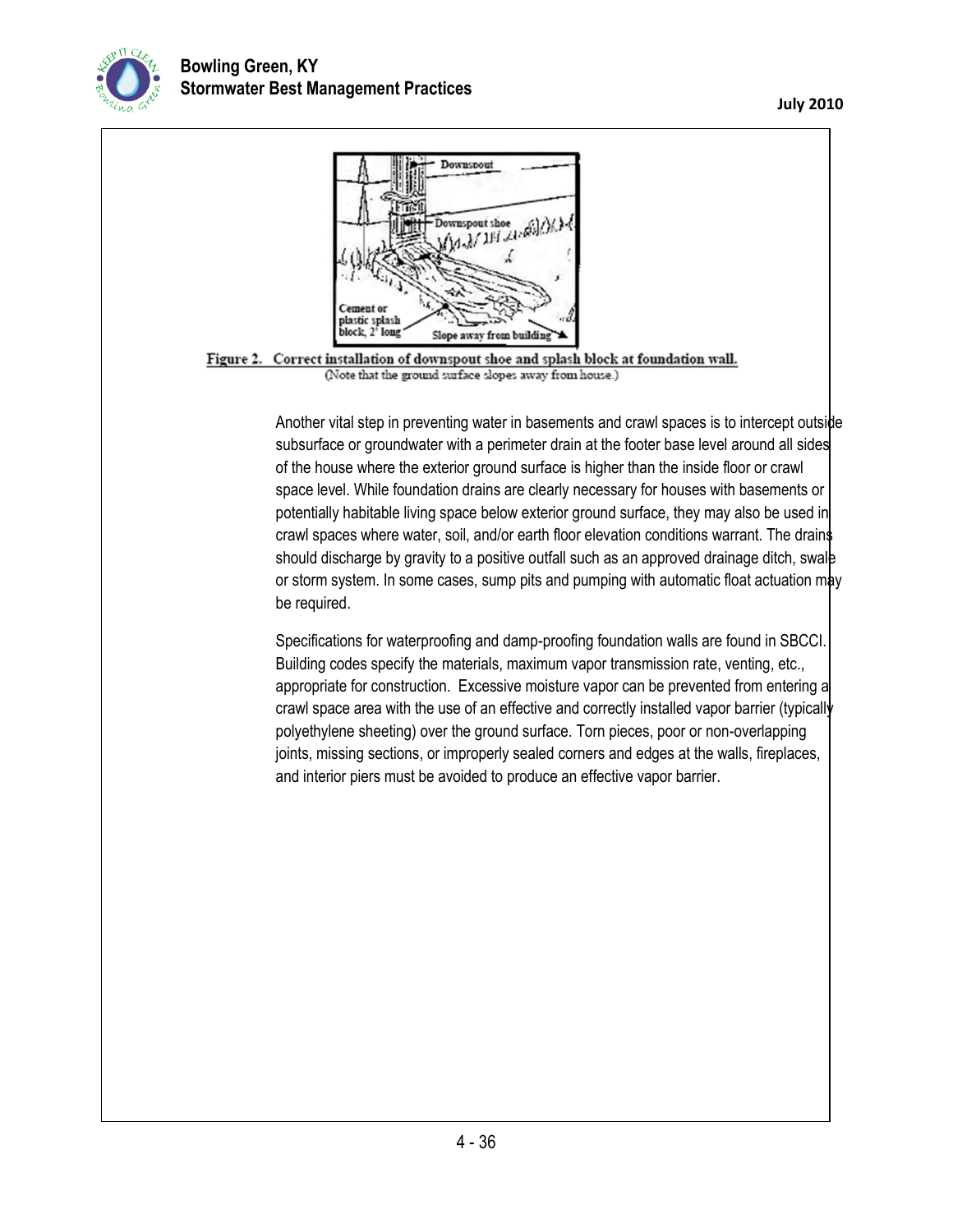Another vital step in preventing water in basements and crawl spaces is to intercept outside subsurface or groundwater with a perimeter drain at the footer base level around all sides of the house where the exterior ground surface is higher than the inside floor or crawl space level. While foundation drains are clearly necessary for houses with basements or potentially habitable living space below exterior ground surface, they may also be used in crawl spaces where water, soil, and/or earth floor elevation conditions warrant. The drains should discharge by gravity to a positive outfall such as an approved drainage ditch, swale or storm system. In some cases, sump pits and pumping with automatic float actuation may be required.

Specifications for waterproofing and damp-proofing foundation walls are found in SBCCI. Building codes specify the materials, maximum vapor transmission rate, venting, etc., appropriate for construction. Excessive moisture vapor can be prevented from entering a crawl space area with the use of an effective and correctly installed vapor barrier (typically polyethylene sheeting) over the ground surface. Torn pieces, poor or non-overlapping joints, missing sections, or improperly sealed corners and edges at the walls, fireplaces, and interior piers must be avoided to produce an effective vapor barrier.



Figure 3. Correction of typical slope drainage problem using swale or ditch.

Crawl space areas should have adequate wall ventilation openings around the foundation walls to provide cross ventilation for preventing the buildup of water vapor inside the crawl space. Building codes specify minimum vent opening areas (usually 1 square foot of net opening for each 150 square feet of crawl space), opening location or arrangement, corrosion-resistant wire mesh screen, and any reduction in ventilation opening area allowance if an approved vapor barrier is used.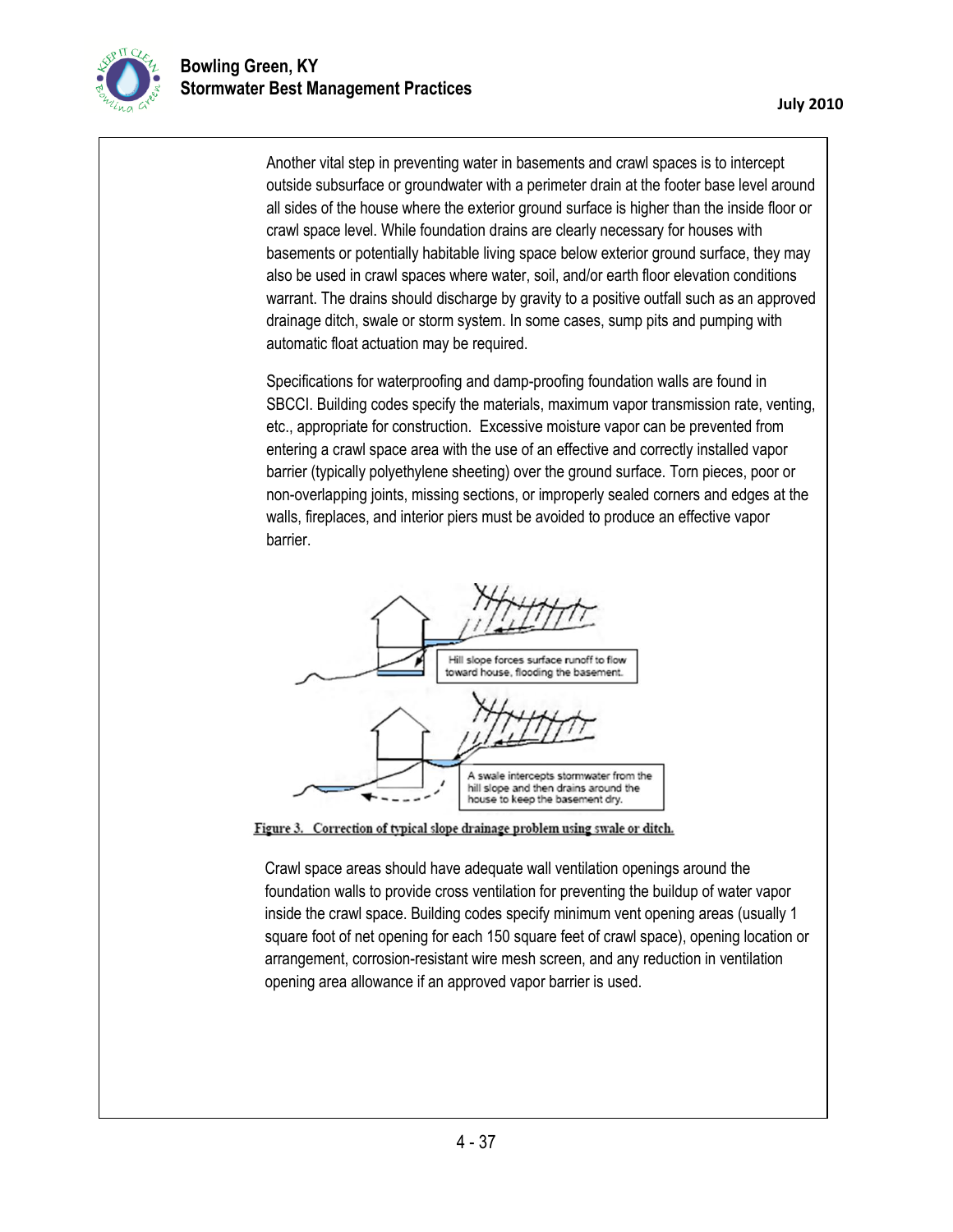

| <b>Preventing Wet</b><br><b>Basements</b><br>and Crawl<br><b>Spaces</b><br>(cont'd) | In older houses where any of the above moisture control methods are missing, measures<br>should be taken to install appropriate drainage facilities, vapor barriers, or ventilation<br>openings. Installing any of these elements after a house has been built will be more costly<br>than while the house is constructed. A combination of remedial measures is often<br>necessary. If the yard area slopes toward the house and surface water collects or ponds<br>near the foundation wall, a V-ditch or swale should be constructed around the house to<br>allow surface drainage from both the foundation wall and the other yard areas to an<br>adequate ditch or storm drain. Such cases often exist where the front street is higher than<br>the first floor of the house, or when the house is built on the side of a hill. Figure 3<br>illustrates how this problem can be solved. |  |  |
|-------------------------------------------------------------------------------------|----------------------------------------------------------------------------------------------------------------------------------------------------------------------------------------------------------------------------------------------------------------------------------------------------------------------------------------------------------------------------------------------------------------------------------------------------------------------------------------------------------------------------------------------------------------------------------------------------------------------------------------------------------------------------------------------------------------------------------------------------------------------------------------------------------------------------------------------------------------------------------------------|--|--|
|                                                                                     | If a flower bed or garden is next to the foundation wall, it may be a significant source of<br>water for the basement or crawl space. Consider relocating the flower bed or shrubbery, or<br>install heavy plastic sheets with drains beneath the flower bed. Then any water which<br>soaks deeply into the soil is intercepted and carried safely away by gravity at least six to<br>eight feet from the house to a gravel collection drain or swale.                                                                                                                                                                                                                                                                                                                                                                                                                                       |  |  |
| <b>Tips for</b><br><b>Homeowners</b><br>and<br><b>Homebuilders</b>                  | "A teaspoon of prevention is worth a gallon of cure" certainly applies to new homebuilders -<br>at least in avoiding water problems in basements or crawl spaces. Buyers of new or older<br>houses should be cautious about drainage. The best time to sign a contract is on a rainy<br>day!"                                                                                                                                                                                                                                                                                                                                                                                                                                                                                                                                                                                                |  |  |
|                                                                                     | Work with a professional to help locate the new house on the lot and at an elevation which<br>minimizes the potential for surface or groundwater drainage problems. If a flowing stream<br>or creek is nearby (especially if bordering the lot), check with local planning agency<br>authorities or a hydrologic engineer for potential flooding, whether in a designated 500-year<br>flood hazard zone or in an area where that may be affected by nuisance flooding.                                                                                                                                                                                                                                                                                                                                                                                                                       |  |  |
|                                                                                     | Tips for buying or building a new house                                                                                                                                                                                                                                                                                                                                                                                                                                                                                                                                                                                                                                                                                                                                                                                                                                                      |  |  |
|                                                                                     | The following tips are suggested to avoid water problems when building or buying a new<br>house:                                                                                                                                                                                                                                                                                                                                                                                                                                                                                                                                                                                                                                                                                                                                                                                             |  |  |
|                                                                                     | Work with a reputable homebuilder that can supply reference names and projects for<br>houses that he has built. Visit these sites and check for patterns of any drainage problems.<br>Contact the Better Business Bureau and other organizations to see if there are complaints<br>and outstanding issues.                                                                                                                                                                                                                                                                                                                                                                                                                                                                                                                                                                                   |  |  |
|                                                                                     | It may be beneficial to hire an engineer or architect to check slopes, foundation wall<br>waterproofing and dam-proofing, underground drains, general surface and roof water<br>drainage, and general quality of construction. If you suspect a potential problem, ask the<br>local building inspector for advice.                                                                                                                                                                                                                                                                                                                                                                                                                                                                                                                                                                           |  |  |
|                                                                                     |                                                                                                                                                                                                                                                                                                                                                                                                                                                                                                                                                                                                                                                                                                                                                                                                                                                                                              |  |  |